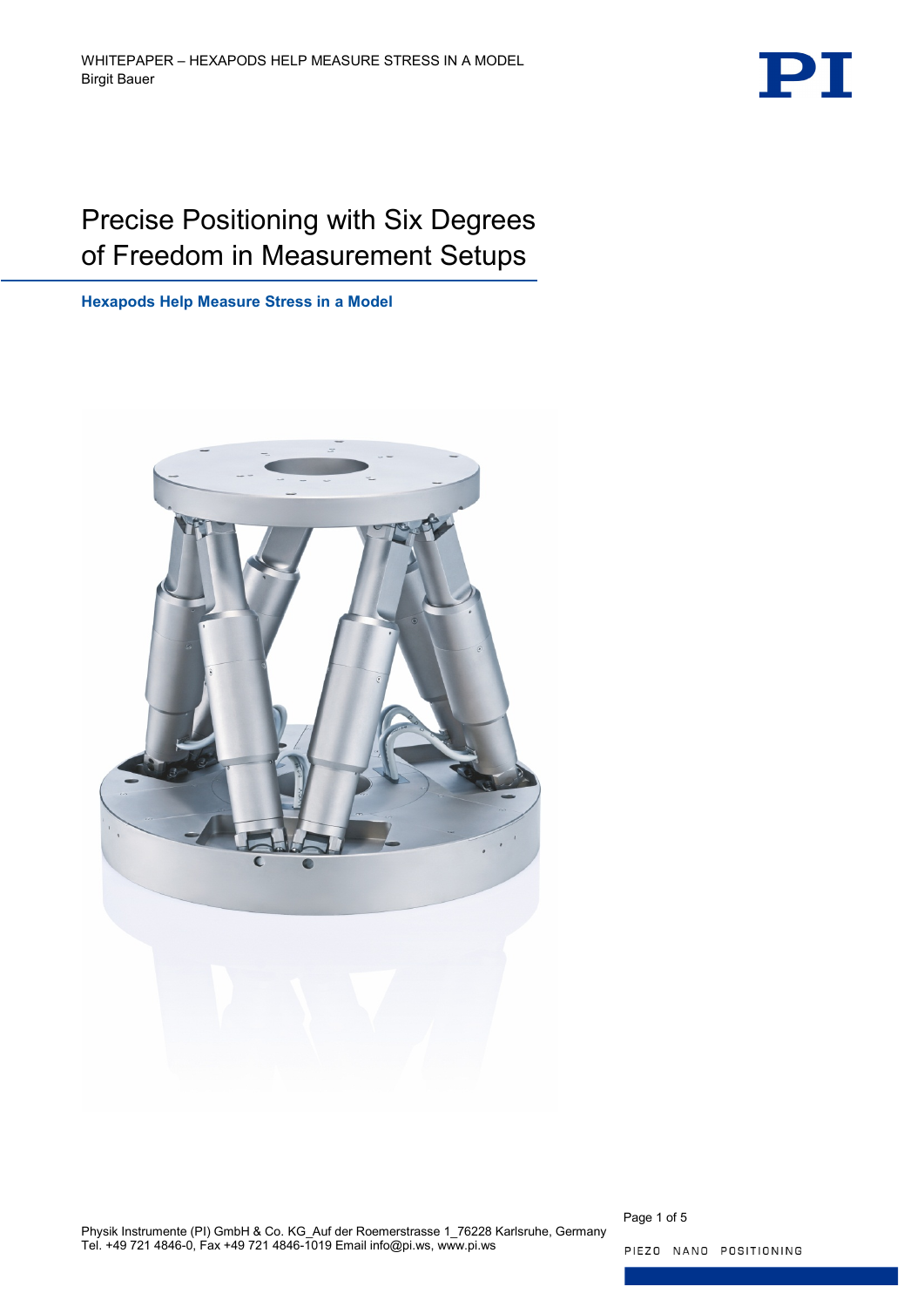

Today many new and further developments would not be possible in the absence of computer-aided simulation processes. This is one of the reasons why the finite element method has become a standard tool in solidstate simulation. It can be used to calculate solutions to problems from a wide range of physical disciplines. Not only automobile manufacture, tool making and mechanical engineering, but also medical technology and the manufacturers of musical instruments can benefit from the results thus obtained. However, despite their simulation of reality, they can only provide calculated and thus fictitious values. This is why in particular for biomechanical and biomedical problems also hardware models are readily used for simulation.

Hexapods, which provide high-precision positioning with six degrees of freedom, offer interesting options for measurement setups used to test how well the models reproduce reality. Hexapods have a parallel kinematic structure, i. e. six drives act together on a single moving platform [\(Fig. 1\)](#page-1-0).



<span id="page-1-0"></span>*Fig. 1 Hexapods are parallel-kinematic systems (a). Their design is much more compact than that of serially stacked multi-axis systems (b), and their moving mass is much lower (Image: PI)*

Depending on their design, Hexapods can position loads from a few kg to several tons with high precision in any spatial orientation in three linear and three rotational axes. The best-known application of six-axis parallelkinematic systems are probably flight simulators. Hexapods, suitable for applications in metrology, industry or research, are however much more accurate.

Depending on the requirements of the application, they are driven by high-precision drive screws and precisely controllable DC motors or directly by linear motors, e. g. based on piezo actuators, instead of using hydraulic drives.

Their advantages compared with serial, i.e. stacked systems, are that they have much better path accuracy, repeatability and flatness. In addition, the moved mass is low, enabling better dynamic performance, which is the same for all motion axes. Moreover, cable management is no longer an issue, because cables are not moved, and, last but not least, the system features a much more compact design. Nowadays a wide range of applications benefit from these advantages. These applications range from metrology and mechanical engineering to medical technology and research. For the latter, dentistry provides a recent example:

### Adaptation of Orthodontic Apparatuses

In orthodontics, the behavior of the tooth elastically embedded in the bone must be investigated, for example, for corrective measures. To simulate realistic tooth motions using an experimental setup directly on the patient is, however, hardly feasible. Such an "in vivo" experiment would be highly unpleasant for the patient or test person. Moreover, the anatomic conditions in the oral cavity are rather unsuitable for investigations and tests that allow verifiable statements regarding the active force system in tooth motions.

Nevertheless, the question that always needs to be answered is which forces and torques occur and in which magnitude. This is where simulations using the finite element method can provide answers. However, in practice they have only had limited success, because, due to the complex generation of suitable FE models, the values calculated by computer are unfortunately always fictitious. Thus, for example, the calculation of the biomechanical behavior of the connective tissue of the periodontal ligament (PDL) has not yet provided a clear solution.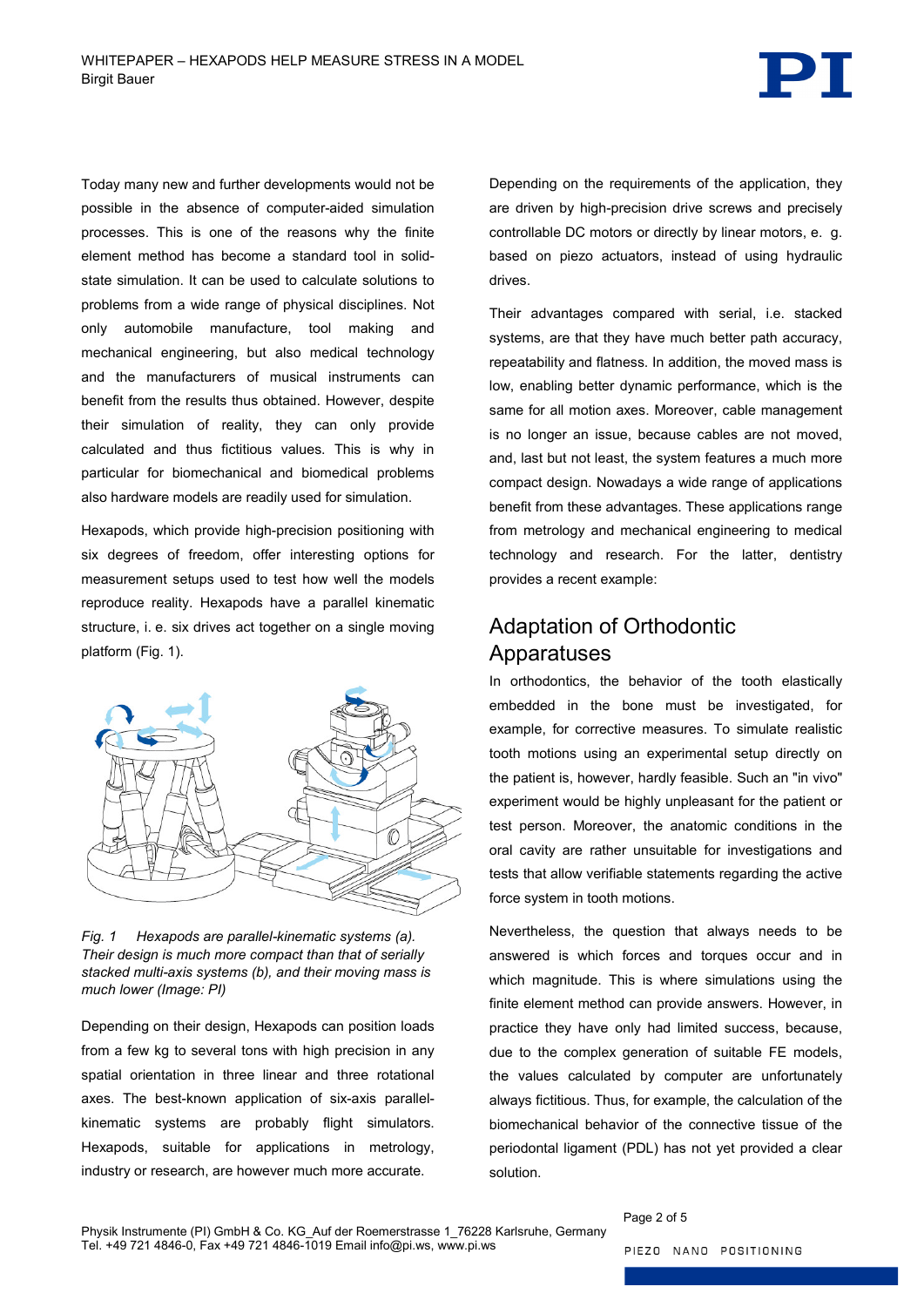

### Realistic Simulations Using a Model

This is why scientists from the University of Ulm have used a different approach and developed a new solution, designed to answer the question how the tooth embedded elastically in the jawbone behaves under stress. The result is a numerically controlled experimental setup that allows measurements of the clinically relevant forces acting on the tooth during the orthodontic tooth motion. In this way, FE models can be checked and modified on the basis of real measurements.

The biomechanical structure of the simulation system is based on a parallel-kinematic Hexapod [\(Fig. 2\)](#page-2-0) from the extensive product range of PI (Physik Instrumente).



*Fig. 2 The biomechanical structure of the simulation system is based on a parallel-kinematic Hexapod of series H-850 (Image: PI)*

<span id="page-2-0"></span>At a diameter of 348 mm and a height of 328 mm, the Hexapod has a very compact design. At a repeatability of ±1 µm (Z axis) and ±2 µm (X and Y axes) and thanks to the high stiffness of the overall system, this system turns out to be the ideal solution for simulating the small motions of a tooth in the jawbone. In addition to that, its pivot point inside and outside the tooth root can be freely defined, a necessary prerequisite for biomechanical simulation.

For simulation, the Hexapod was combined with a force sensor mounted on a rigid rotary table. The phantom tooth [\(Fig. 3\)](#page-2-1), essentially an orthodontic bracket like that on a human tooth, is mounted directly at the sensor.



*Fig. 3 The force sensor is mounted on the top platform of the Hexapod. It simulates a real tooth and registers the forces and torques acting there. The platform is controlled by an especially developed algorithm that simulates the elastic behavior of the periodontal ligament (Image: University of Ulm)*

<span id="page-2-1"></span>The standardized elastic behavior of the periodontal ligament is simulated by means of a program especially developed for this purpose. The forces and torques generated by the orthodontic apparatus to be studied act on the phantom tooth via the orthodontic bracket.

The Hexapod moves the test specimen in small steps, in order to measure the different stresses, depending on the tooth position. The required commanding of the Hexapod system is very easy. The digital Hexapod controller allows the user to set a pivot point as the center of rotation anywhere inside or outside the Hexapod work space. This freely definable pivot point is maintained, independently of the motion.

The user specifies all motion commands in Cartesian coordinates, whereas all transformations to the individual drives are performed by the controller.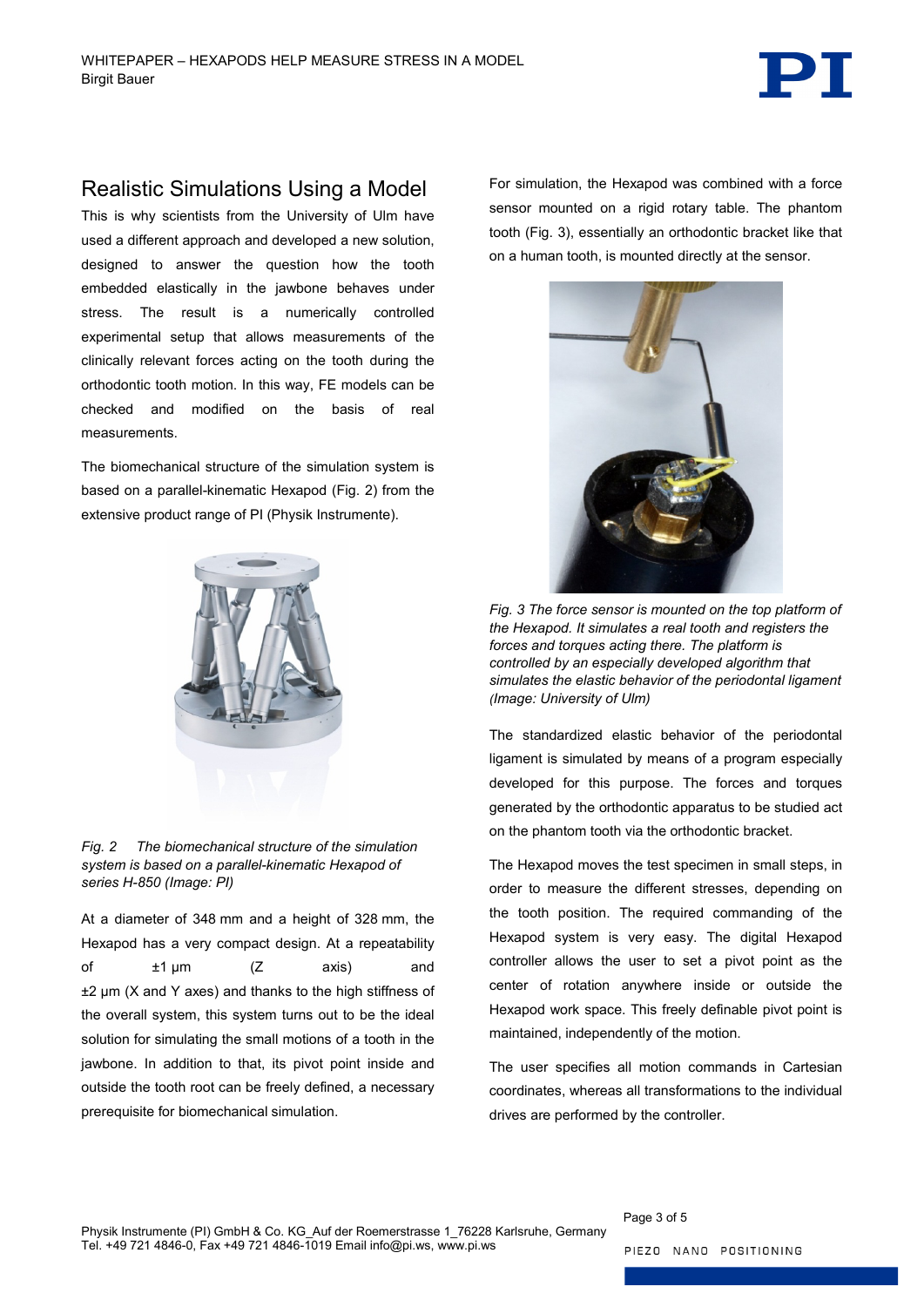

Thanks to the high positioning accuracy, the force applied to the specimen can be exactly assigned to a position, allowing the stress points at the tooth to be accurately determined [\(Fig. 4\)](#page-3-0). The high stiffness of the Hexapod ensures a real simulation of the tooth motion.



*Fig. 4 The tooth reconstructed from radiological data is embedded in the red-colored periodontal ligament (shown without the bone). The loads act on the points shown in the middle portion of the tooth crown as yellow spheres (image: University of Ulm)*

<span id="page-3-0"></span>The results obtained with the simulation model thus contribute to a better evaluation of orthodontic processes in the oral cavity and a more effective design of corrective measures. Similar results can also be achieved in other areas, for example in dental and hip implants or the like, using suitable test setups. Thanks to the versatility and large number of variants of parallelkinematic Hexapods, industrial applications are also possible.

## Ultraprecise Measurement System for Optical Surfaces

Mold inserts used for manufacturing optical lenses place extreme demands on the accuracy of the test methods. Interferometric measuring equipment can now be used to automate these requirements and integrate them directly into production. Here, too, high-precision Hexapods have found a typical area of application: For optimum measurement of both plane as well as spherical and aspherical test specimens, the positioning of the interferometer requires five degrees of freedom: The interferometer must travel in the direction of the x, y and z axes.

For orientation perpendicular to the test axis, additional rotation around the x and y axes and, in the case of cylindrical lenses, also around the z axis is required. The Hexapod that is in charge of positioning tasks is mounted on 20-mm thick aluminum plate.

The interferometer located inside the Hexapod does not interfere with its motion. The CCD camera takes the picture. It is digitized, saved in the computer and evaluated. A control program written in MatLab sends suitable control commands to the Hexapod.



*Fig. 5 Ultraprecise measurement system for optical surfaces In this application, too, Hexapods are the method of choice (Image: PI / Fraunhofer Institute for Production Technology IPT)*

#### Authors

Birgit Bauer, Business Development Manager Health Care at PI (Physik Instrumente) GmbH & Co. KG

Martin Geiger, Research Assistant at the University Hospital of Ulm, Hospital for Orthodontics,

Ellen-Christine Reiff, M.A., Editorial Office Stutensee